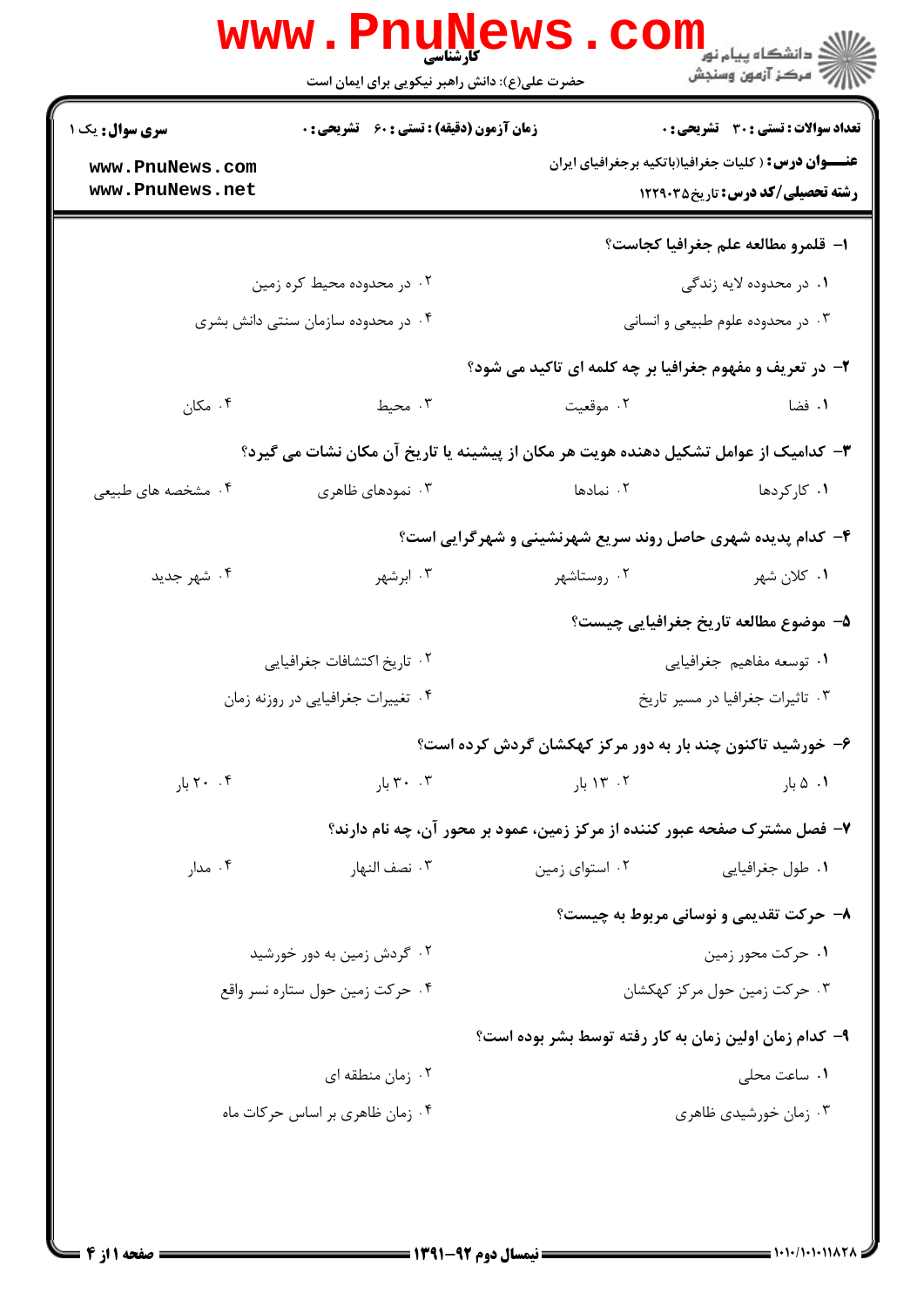|                                                              | WWW.PILUIN<br>حضرت علی(ع): دانش راهبر نیکویی برای ایمان است                                                  |                                                                | ڪ دانشڪاه پيا <sub>م</sub> نور<br><mark>√</mark> مرڪز آزمون وسنڊش                                                                                  |  |  |
|--------------------------------------------------------------|--------------------------------------------------------------------------------------------------------------|----------------------------------------------------------------|----------------------------------------------------------------------------------------------------------------------------------------------------|--|--|
| <b>سری سوال : ۱ یک</b><br>www.PnuNews.com<br>www.PnuNews.net | <b>زمان آزمون (دقیقه) : تستی : 60 ٪ تشریحی : 0</b>                                                           |                                                                | تعداد سوالات : تستى : 30 - تشريحي : 0<br><b>عنــــوان درس:</b> کلیات جغرافیا(باتکیه برجغرافیای ایران )<br><b>رشته تحصیلی/کد درس:</b> تاریخ ۱۲۲۹۰۳۵ |  |  |
|                                                              | ∙ا− اگر اختلاف طول جغرافیایی تهران با یک محل شش درجه طول جغرافیایی باشد، اختلاف وقت اذان ظهر تهران با آن شهر |                                                                | چقدر است؟                                                                                                                                          |  |  |
| ۰۴ دقیقه                                                     | ۰۳ دقیقه                                                                                                     | ٢. ٢۶ دقیقه                                                    | ۰۱ ۲۴ دقیقه                                                                                                                                        |  |  |
|                                                              |                                                                                                              | 11- مهمترین اصل از اصول کارتوگرافی یک نقشه کدام است؟           |                                                                                                                                                    |  |  |
| ۴. سیستم تصویر نقشه                                          | ۰۳ راهنمای علائم نقشه                                                                                        | ۰۲ مقیاس نقشه                                                  | ۰۱ اندازه نقشه                                                                                                                                     |  |  |
|                                                              | ۱۲- محل پیشنهادی احداث یک ساختمان جزو کدام گروه از نشانه ها است؟                                             |                                                                |                                                                                                                                                    |  |  |
| ۰۴ نشانه های مجازی                                           | ۰۳ نشانه های حقیقی                                                                                           | ۰۲ نشانه های کمی                                               | ۰۱ نشانه های کیفی                                                                                                                                  |  |  |
|                                                              | ۱۳- نقشه های تا مقیاس یک ده هزارم جزو کدامیک از انواع نقشه های توپوگرافی هستند ؟                             |                                                                |                                                                                                                                                    |  |  |
| ۰۴ درجه دو                                                   | ۰۳ درجه یک                                                                                                   | ۰۲ عمومی                                                       | ۰۱. پلان                                                                                                                                           |  |  |
|                                                              | ۱۴– کدامیک از نقشه های پراکندگی مکانی، پراکندگی مقادیر متوسط بر حسب واحدهای آماری را نشان می دهد؟            |                                                                |                                                                                                                                                    |  |  |
|                                                              | ۰۲ نقشه های ایزوپلت                                                                                          |                                                                | ٠١. نقشه های الگو                                                                                                                                  |  |  |
|                                                              | ۰۴ نقشه های کروکروماتیک                                                                                      |                                                                | ۰۳ نقشه های کروپلت                                                                                                                                 |  |  |
|                                                              |                                                                                                              | 1۵– از نظر موقع مکانی جنوب قاره آسیا از کدام مدار شروع می شود؟ |                                                                                                                                                    |  |  |
|                                                              | ۰۲ ۱۰ درجه جنوب استوا                                                                                        |                                                                | ۰۱ ۵ درجه جنوب استوا                                                                                                                               |  |  |
|                                                              | ۰۴ ۲۷ درجه جنوب استوا                                                                                        |                                                                | ۰۳ ۱۹ درجه جنوب استوا                                                                                                                              |  |  |
|                                                              |                                                                                                              |                                                                | ۱۶– حد متوسط ارتفاع كدام قاره ها كمتر است؟                                                                                                         |  |  |
| ۰۴ اروپا و استراليا                                          | ۰۳ افریقا و امریکا                                                                                           | ۰۲ افریقا و استرالیا                                           | ۰۱ اروپا و امریکا                                                                                                                                  |  |  |
|                                                              |                                                                                                              | ١٧- فلات آفريقا كدام قسمت اين قاره را شامل مي شود؟             |                                                                                                                                                    |  |  |
|                                                              | ۰۲ بخش های مرکزی و شمالی                                                                                     |                                                                | ۰۱ بخش های مرکزی و جنوبی                                                                                                                           |  |  |
|                                                              | ۰۴ بخش های شرقی و جنوبی                                                                                      |                                                                | ۰۳ بخش های شمالی و شرقی                                                                                                                            |  |  |
|                                                              |                                                                                                              | ۱۸– در ناحیه شرقی آمریکای شمالی کدام عارضه طبیعی قرار دارد؟    |                                                                                                                                                    |  |  |
|                                                              | ۰۲ منطقه کوهستانی آند                                                                                        |                                                                | ۰۱ منطقه کوهستانی راکی                                                                                                                             |  |  |
|                                                              | ۰۴ اراضی مسطح و هموار                                                                                        |                                                                | ۰۳ منطقه کوهستانی آپالاش                                                                                                                           |  |  |
|                                                              |                                                                                                              |                                                                |                                                                                                                                                    |  |  |
|                                                              |                                                                                                              |                                                                |                                                                                                                                                    |  |  |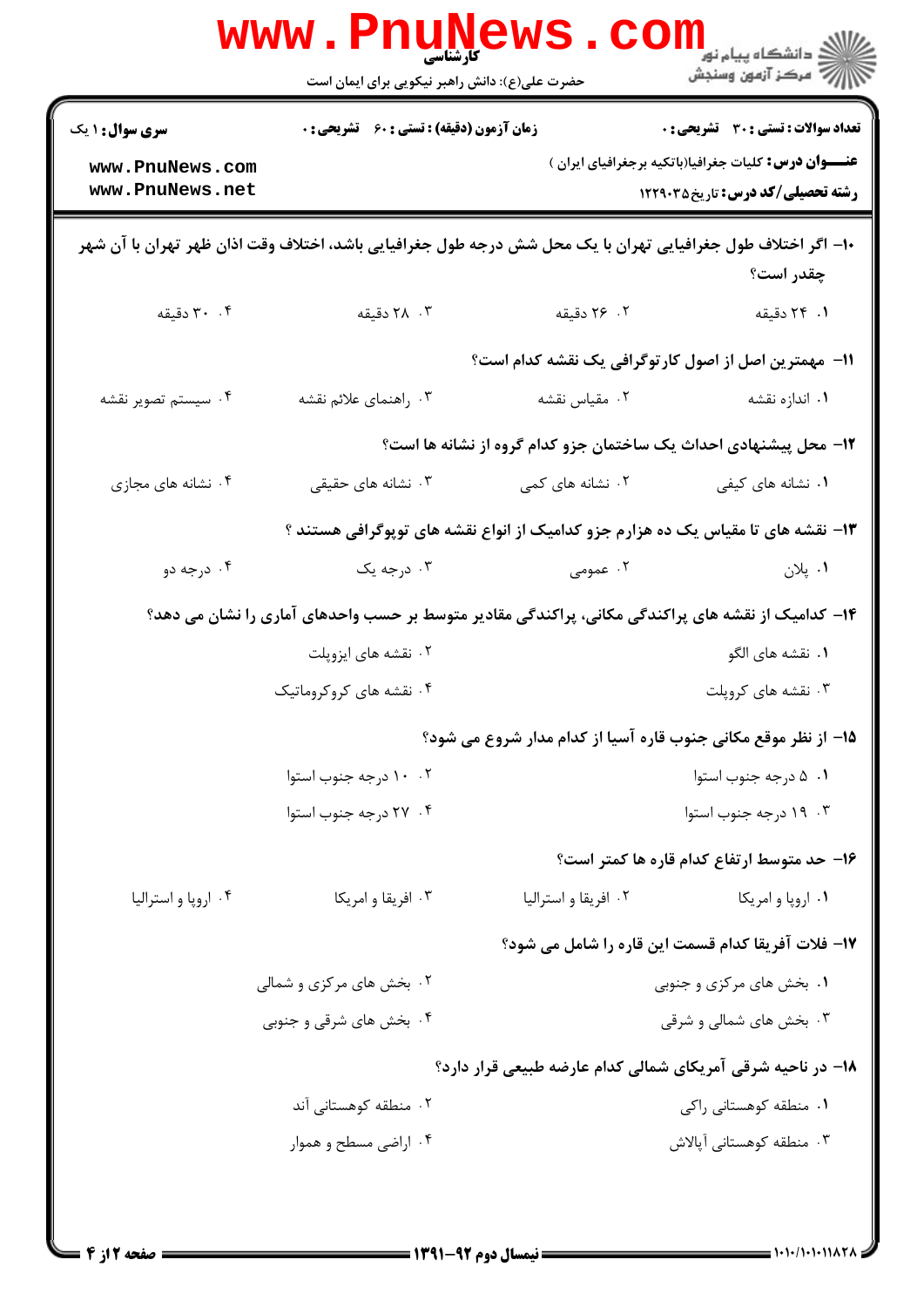|                                    | <b>www.Pnunews</b><br>حضرت علی(ع): دانش راهبر نیکویی برای ایمان است                             |                   | ڪ دانشڪاه پيا <sub>م</sub> نور ■<br>//> مرکز آزمون وسنجش                                                     |
|------------------------------------|-------------------------------------------------------------------------------------------------|-------------------|--------------------------------------------------------------------------------------------------------------|
| <b>سری سوال :</b> ۱ یک             | زمان آزمون (دقیقه) : تستی : 60 قشریحی : 0                                                       |                   | تعداد سوالات : تستى : 30 - تشريحي : 0                                                                        |
| www.PnuNews.com<br>www.PnuNews.net |                                                                                                 |                   | <del>عنــــو</del> ان درس: کلیات جغرافیا(باتکیه برجغرافیای ایران )<br><b>رشته تحصیلی/کد درس:</b> تاریخ۲۲۹۰۳۵ |
|                                    |                                                                                                 |                   | ۱۹- ملبورن مرکز کدامیک از نواحی استرالیا است؟                                                                |
| ۰۴ ناحيه نيوساتزويلز               | ۰۳ ناحيه كوئينزلند                                                                              | ۰۲ ناحيه ويكتوريا | ۰۱ ناحیه جنوبی                                                                                               |
|                                    |                                                                                                 |                   | ۲۰- نمونه خالص نژاد سیاه از نژاد های مردم آسیا در کجا یافت می شوند؟                                          |
| ۰۴ کامبوج                          | ۰۳ سیلان                                                                                        | ۰۲ لائوس          | ۰۱ هند                                                                                                       |
|                                    |                                                                                                 |                   | <b>۲۱</b> – ارتدکس ها در کدام قسمت اروپا ساکن هستند؟                                                         |
|                                    | ۰۲ روسیه و شبه جزیره بالکان                                                                     |                   | ۰۱ جنوب غربي اروپا                                                                                           |
|                                    | ۰۴ جلگه های سوئیس و مجارستان                                                                    |                   | ۰۳ اسکاندیناوی و اورال                                                                                       |
|                                    |                                                                                                 |                   | <b>۲۲</b> - مهمترین گروه یا تیره سیاهان ساکن در جنوب افریقا کدامند؟                                          |
| ۰۴ هاميت ها                        | ۰۳ نیلوت ها                                                                                     | ۰۲ بوشمن ها       | ۰۱. بانتو ها                                                                                                 |
|                                    |                                                                                                 |                   | ۲۳- نواحی حاصلخیز پامپای در کدام کشور قرار دارد؟                                                             |
| ۰۴ آرژانتین                        | ۰۳ شیلی                                                                                         | ۰۲ مکزیک          | ۰۱ برزیل                                                                                                     |
|                                    | ۲۴- ویژگی مشخص نژادی قاره استرالیا نسبت به سایر قاره ها در وجود چه نوع نژادی است؟               |                   |                                                                                                              |
| ۰۴ دورگه                           | ۰۳ سیاه                                                                                         | ۰۲ زرد            | ۰۱ سفید                                                                                                      |
|                                    | ۲۵– دو عامل دارای نقش عمده در تعیین خصوصیات متنوع طبیعی و پراکندگی سکونتگاه ها در ایران کدامند؟ |                   |                                                                                                              |
|                                    | ۰۲ ارتفاعات و جلگه ها                                                                           |                   | ۰۱ آب و هوا و منابع آب                                                                                       |
|                                    | ۰۴ پوشش گیاهی و تنوع خاکها                                                                      |                   | ۰۳ ناهمواری ها و اقلیم                                                                                       |
|                                    |                                                                                                 |                   | ۲۶- مسکن های سیاه چادری، سکونتگاه عشایر کدامیک از نواحی ایران است؟                                           |
|                                    | ۰۲ جنوب، جنوب غرب و غرب                                                                         |                   | ۰۱ غرب، مرکز و جنوب شرق                                                                                      |
|                                    | ۰۴ شمال، شمال شرق و شرق                                                                         |                   | ۰۳ شمال غرب، شمال و مرکز                                                                                     |
|                                    |                                                                                                 |                   | ۲۷– در رابطه با عامل ارتفاع، نوع غالب روستاهای ایران کدام است؟                                               |
| ۰۴ میانکوهی و پایکوهی              | ۰۳ میانکوهی و جلگه ای                                                                           | ۰۲ جلگه ای و دشتی | ۰۱ پایکوهی و دشتی                                                                                            |
|                                    |                                                                                                 |                   | ۲۸- اولین نقشه دگرگونی شهرها تحت عنوان نقشه خیابانها در چه سالی اجرا شد؟                                     |
| 1447.5                             | $\mathcal{W}$                                                                                   | 1515.7            | 15.9.1                                                                                                       |
|                                    |                                                                                                 |                   |                                                                                                              |